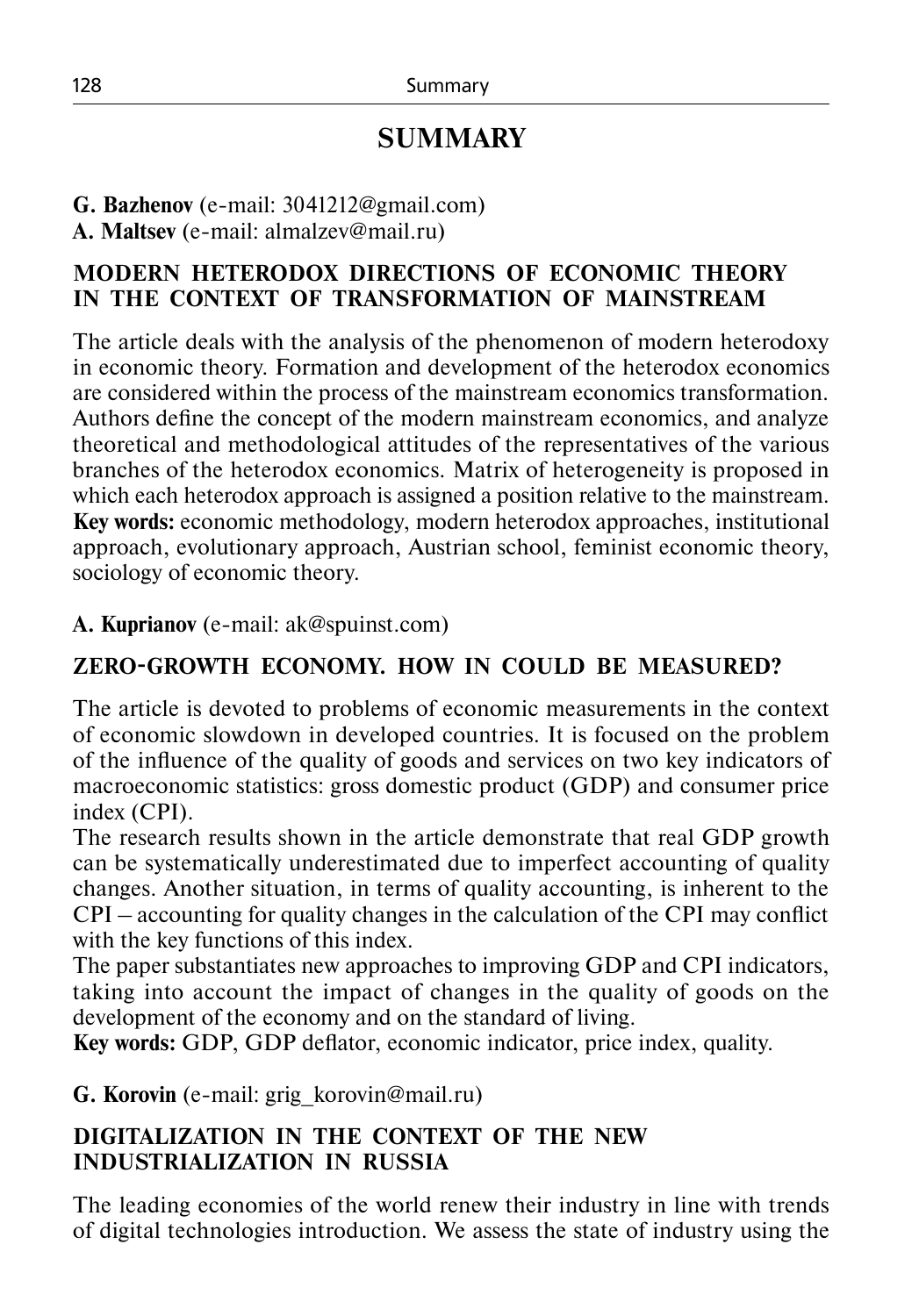methods of structural and dynamic analysis on the Russian state and departmental statistics base. It is revealed that industry in Russia is clearly not enough to follow the world trends. Technical and technological renewal indicates, rather, the reproduction in industry of the existing technological structure, although there are separate areas of active use of information technology.

**Key words:** high-tech sector of economy, new industrialization, digital economy, industrial policy.

**W.** Andrianov (e-mail: andrianov vd@mail.ru)

## **WELFARE IS NOT FOR EVERYONE**

The article analyzes the dynamics of growth of total world welfare and the welfare of Russian citizens. Highlights the main factors that determine its dynamics. Attention is drawn to the trend of increasing inequality in the distribution of income of the inhabitants of the planet, and Russia in favor of the most disadvantaged. Given the forecast growth of global wealth until 2021.

**Key words:** global welfare of citizens, inequality in income distribution, the Gini Index, the level of poverty, social policy of the state, the ratio of "oligarchic", the outflow of capital, financial assets in offshore jurisdictions, the model of the social market economy.

#### **E. Bayldinov** (е-mail: ergali.06@mail.ru)

# **CULTURE AND ECONOMIC BEHAVIOR**

The author issues from the point that namely the culture of a people determines the perspectives of its socio-economic development and that the moral as a part of a culture is capable to regulate the economic relations the most effectively and to promote the sustainable development of a society if reinforced by law based on moral. Also the point of a necessity of transition towards an economy built on a social harmony culture and regulated according to the universal moral values is being argued.

**Key words**: economic behavior, culture, mentality, moral, needs, social harmony, sustainable development, universal moral values, moral law, ideology.

**E. Denisevich** (e-mail: denisevich-ei@mail.ru) **А. Sultanova Yu. Gavrik**

#### **ABOUT THE CONCEPT AND ESSENCE OF INFORMAL ENTREPRENEURSHIP**

The article provides an overview of the discussions around the interpretation of the concept of «informal entrepreneurship», established a unity in understanding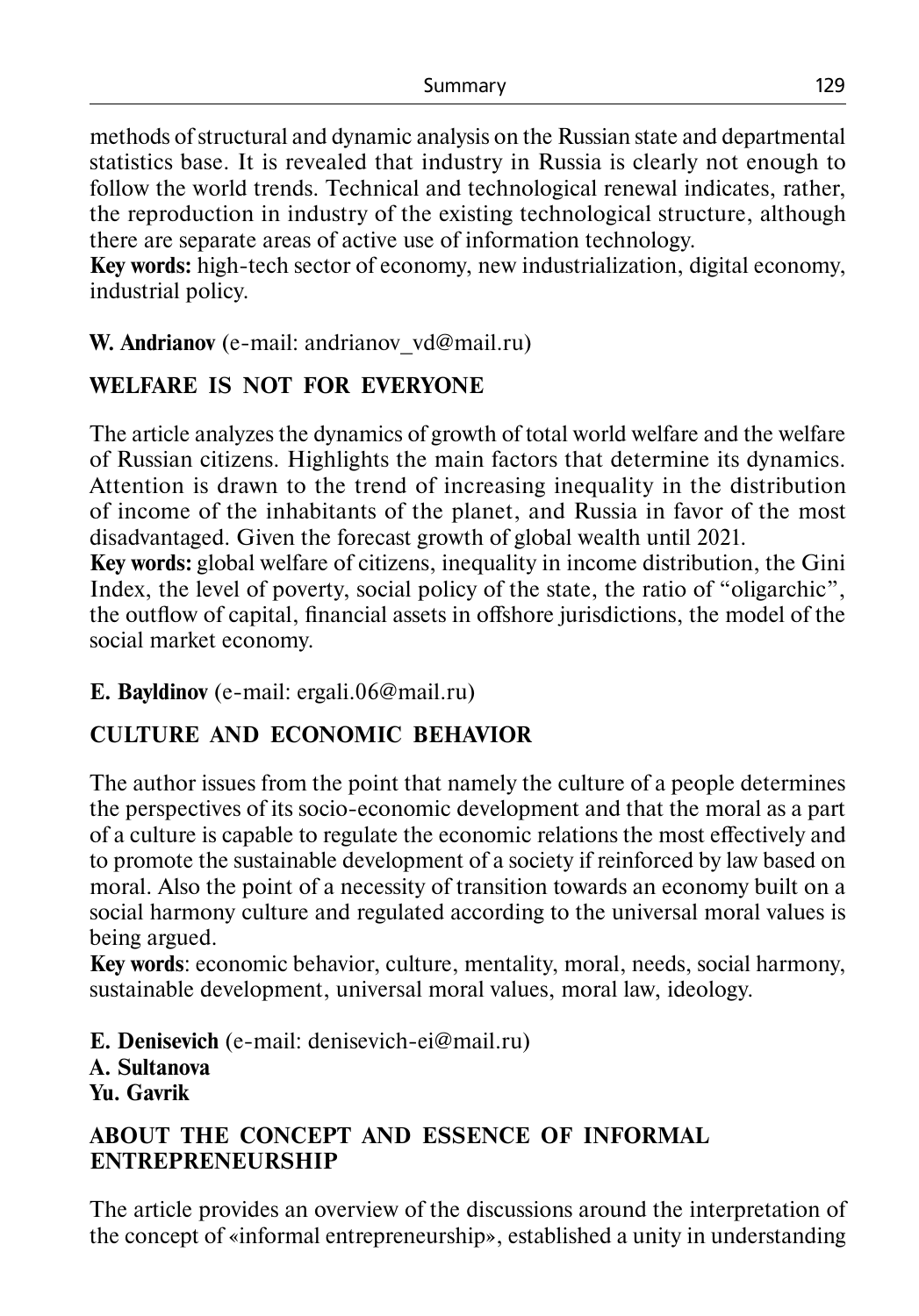the essence of this phenomenon, and associated primarily to violation of the official rules and norms, the lack of reflection in official statistics, the lack of formal documents.

**Key words:** entrepreneurship, informal entrepreneurship, analysis of the literature.

**M. Sokolov** (e-mail: mistra-36@mail.ru)

#### **ON THE NEW REALITIES IN THE OIL TRADE IN THE WORLD MARKET**

The article analyzes the factors that influenced the high level of world oil prices in the period of 2000–2014. These prices were frankly speculative, were under the strongest art of trading "paper oil" in the form of futures and derivatives. The volume of speculative trading increases the volume of trading of physical oil at a cost of tens of times. The article gives an author's assessment of the level of world oil prices in the short term.

**Key words:** the new reality in the global oil market, the cost of production of oil, paper oil, participants of the exchange market of "paper oil".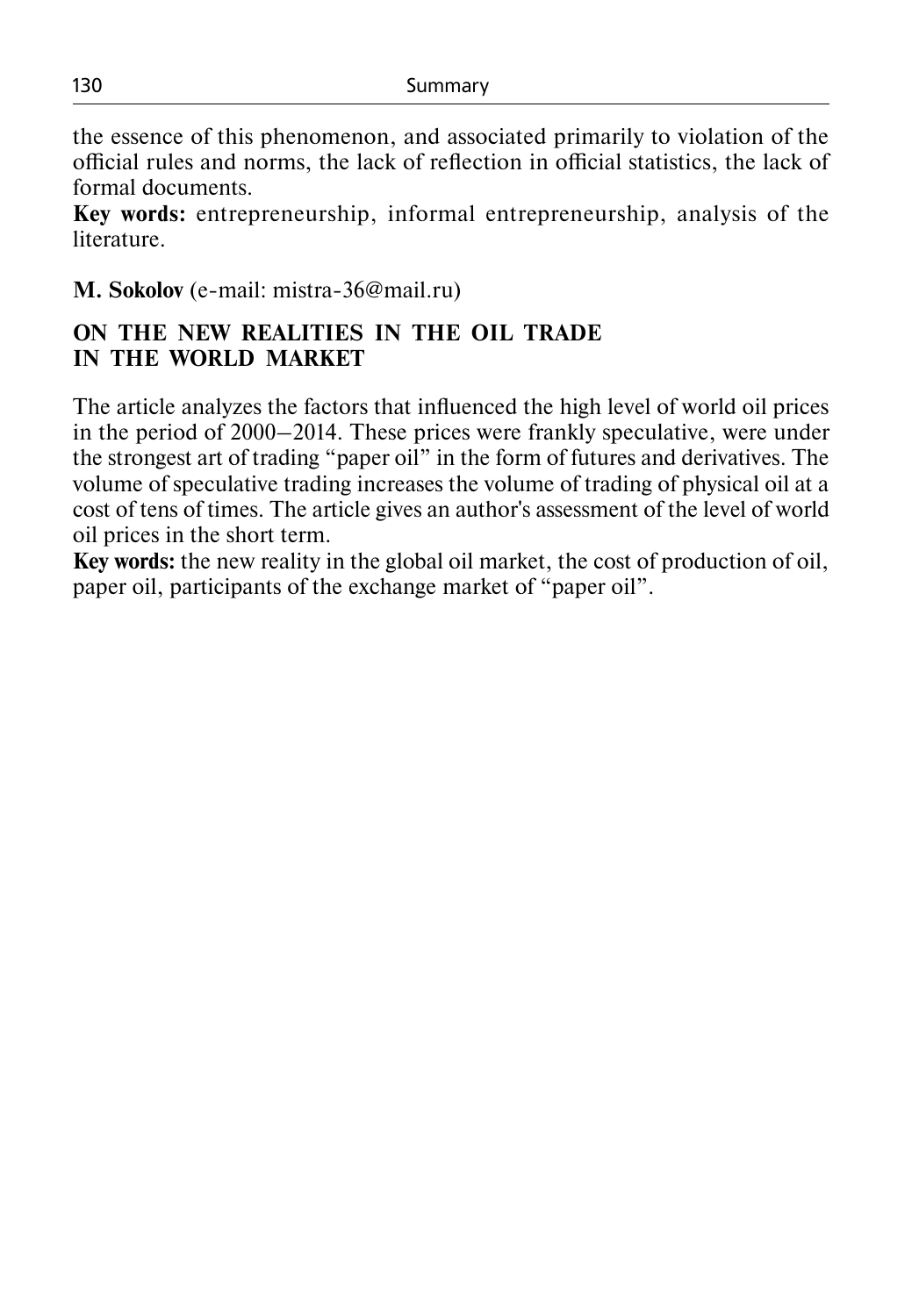#### **Требования к рукописям, представляемым для публикации в журнале «Общество и экономика»**

Содержание статьи должно соответствовать тематическим направлениям журнала, обладать научной новизной и представлять интерес для специалистов по соответствующей проблематике.

Объем рукописи не должен превышать 1,5 авторского листа (60 тыс. знаков).

Текст статьи представляется в формате Microsoft Word в соответствии со следующими параметрами: шрифт Times New Roman, размер шрифта – 14 кегль, межстрочный интервал – 1,5. Иллюстративный материал должен быть представлен в форматах **tiff, еps.** Отсканированные изображения должны быть с разрешением не менее 300 dpi для тоновых изображений и не менее 600 dpi для штриховых изображений (графики, таблицы, детали, выполненные чертежными инструментами).

Список литературы приводится в конце статьи в соответствии с принятыми стандартами библиографического описания.

Статью должны сопровождать аннотация (5–10 строк) и ключевые слова на русском и английском языках.

К статье должны прилагаться **сведения об авторе** (авторах) с указанием Ф.И.О. (полностью), ученой степени, ученого звания, места работы, должности, сл. и дом. телефонов, электронного адреса.

Рукописи подлежат рецензированию.

Плата за публикацию с аспирантов не взимается.

Рукописи следует присылать по адресу: socpol@mail.ru